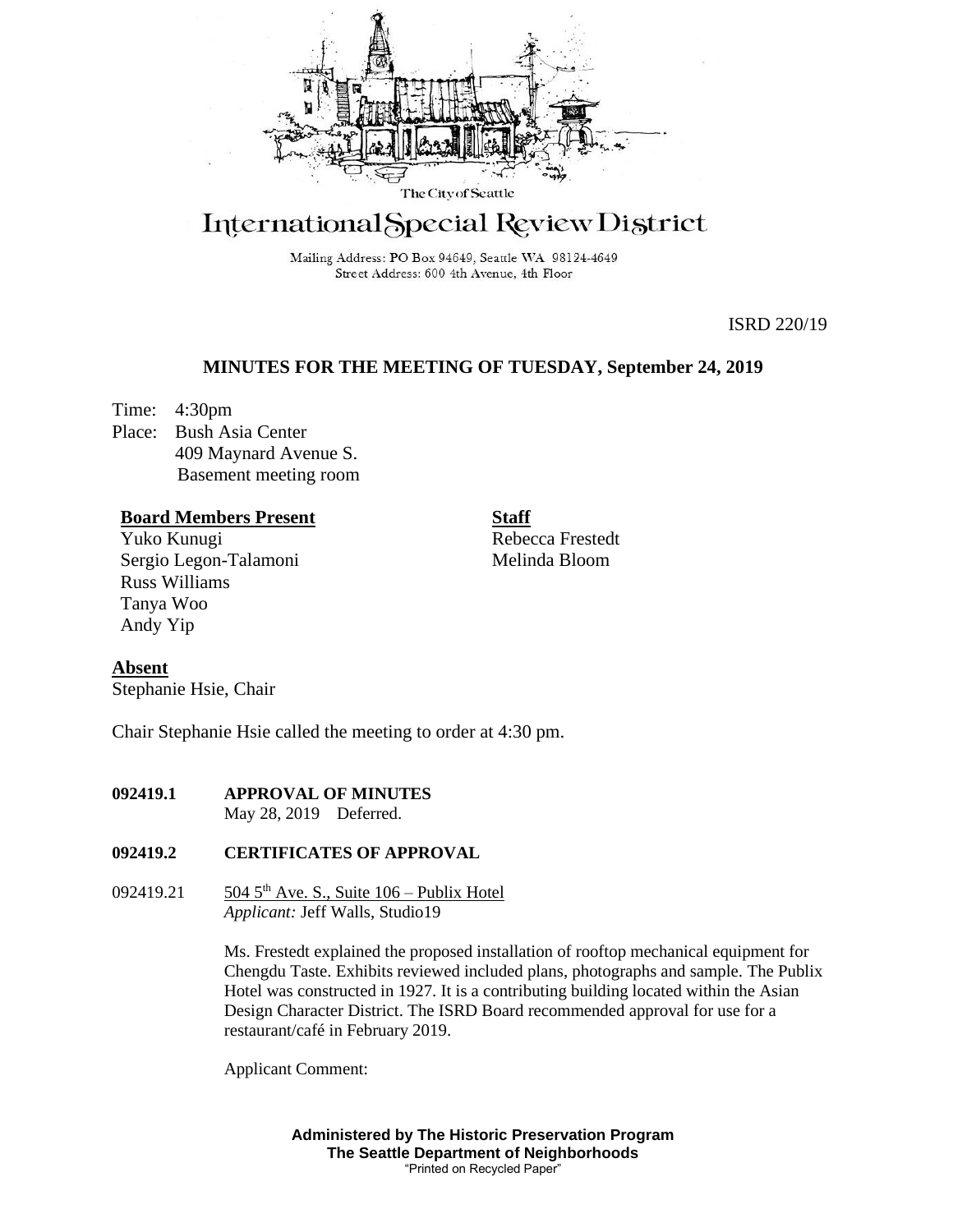Jeff Walls explained the rooftop mechanical unit is related to a restaurant tenant improvement. He said they will use the existing shaft and add duct work at a point on the roof where shaft comes up. He said they will extend around the building to where the unit will be placed. He indicated on a drawing placement near penthouse, elevations and photo renderings. He said from 6<sup>th</sup> and King there is minimal visibility from the pedestrian realm as the unit is below the parapet.

Ms. Woo asked about routing.

Mr. Walls showed on the drawing. He said the shaft is dark gray and they could paint the duct work to match.

Public Comment:

Robert Lowman, resident, asked if there will be noise associated with the equipment.

Mr. Walls said it is not near residential units.

Ms. Frestedt noted that when the building was renovated the mechanical was built in.

Mr. Walls said they used the existing shaft and had to work around that; it was the only location they had to work with.

Mr. Yip said there weren't a lot of options.

Mr. Legon-Talamoni said he had enough information about using the existing shaft and that it is enough out of public view as it is.

Mr. Williams agreed and noted it is seven stories up.

Responding to comments about whether or not to paint the duct he said his preference was not to as maintenance would be required for the paint.

Board members said that either painted or not is acceptable. The equipment is not real visible in this case. Every situation is different; in this case it is set back on the alley side and is minimally visible.

Action: I move that the International Special Review District Board recommend approval of a Certificate of Approval for exterior alterations, as proposed.

The Board directs staff to prepare a written recommendation of approval, based on consideration of the application submittal and Board discussion at the September 24, 2019 public meeting, and forward this written recommendation to the Department of Neighborhoods Director.

The proposed exterior alterations meet the following sections of the **International Special Review District Ordinance and** a**pplicable Design Guidelines:**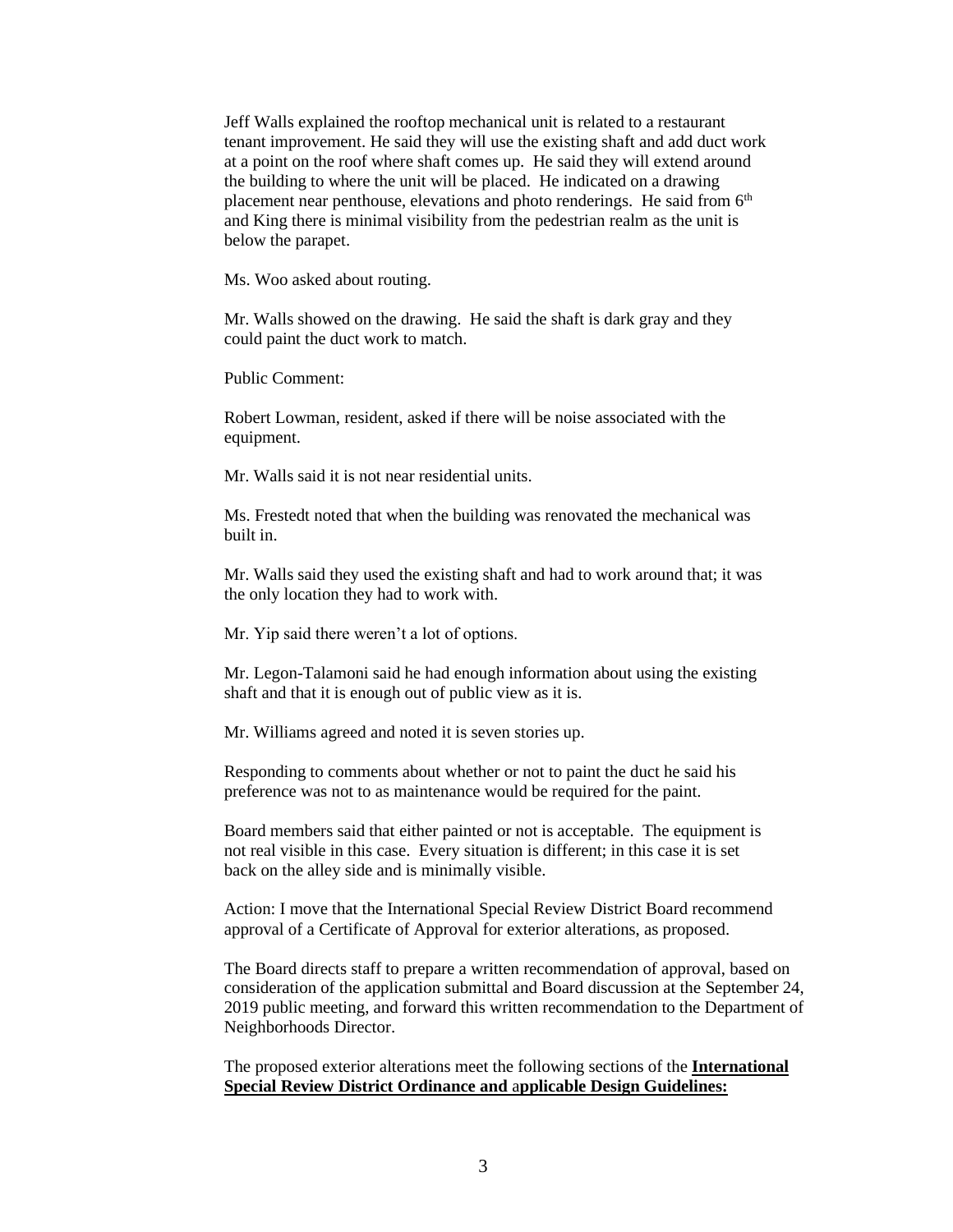#### **SMC 23.66.336 – Exterior building finishes SMC 23.66.332 – Height and rooftop features**

MM/SC/SLT/YK 5:0:0 Motion carried.

Agenda reordered.

#### **092419.3 BOARD BUSINESS**

Ms. Frestedt said that election notice has been sent out. She went over relevant dates.

092419.22 Right-of-Way along portions of  $5<sup>th</sup>$  Ave. S. and S. Main St. *Applicant:* Bradley Topol, SDOT

> Ms. Frestedt explained the proposed modifications within the right-of-way, including roadway markings, bollards and a raised curb on a portion of  $5<sup>th</sup>$  Ave. S., associated with the extension of the South End Connection Protected Bike Lane (PBL). Proposal includes installation of directional signage. Exhibits reviewed included plans and photographs. A Certificate of Approval was issued August 2019 for sidewalk and roadway restoration at the NW corner of  $5<sup>th</sup>$  & Jackson. The ISRD Board received a briefing on the expansion of the South End Connector PBL on June 11, 2019. A Certificate of Approval was issued for removal of the streetcar platform and an alternate sidewalk restoration plan in February 2019.

Applicant Comment:

Bradley Topol, SDOT, provided project description and overview to connect to City bike network. For detail see project materials in DON file. Following are Board and public questions and comments.

Regarding follow up to board questions Mr. Topol reported that there are no impacts to Waterfront Seattle shuttle or King Street green space. Characters spelling "slow" in Japanese and Chinese were feasible to make via custom design; need 3-4-month period. Explored options in Tokyo and China; will work with community for preferences.

Ms. Woo asked about comments from outreach.

Mr. Topol said there was a miscommunication regarding King Street, so they showed the original map; the dotted line was mis-interpreted as a protected bike lane. He said they had a meeting to dispel the miscommunication. He said that Interim asked for a project walk-through.

Ms. Woo asked about parking comments.

Mr. Topol said there were questions in general but no specifics. Comments said, 'don't touch King" and "need a drop off for seniors". He said in the community transit space there are nine spaces now; buses take up  $4 - 5$  parking spaces; they could add back in four.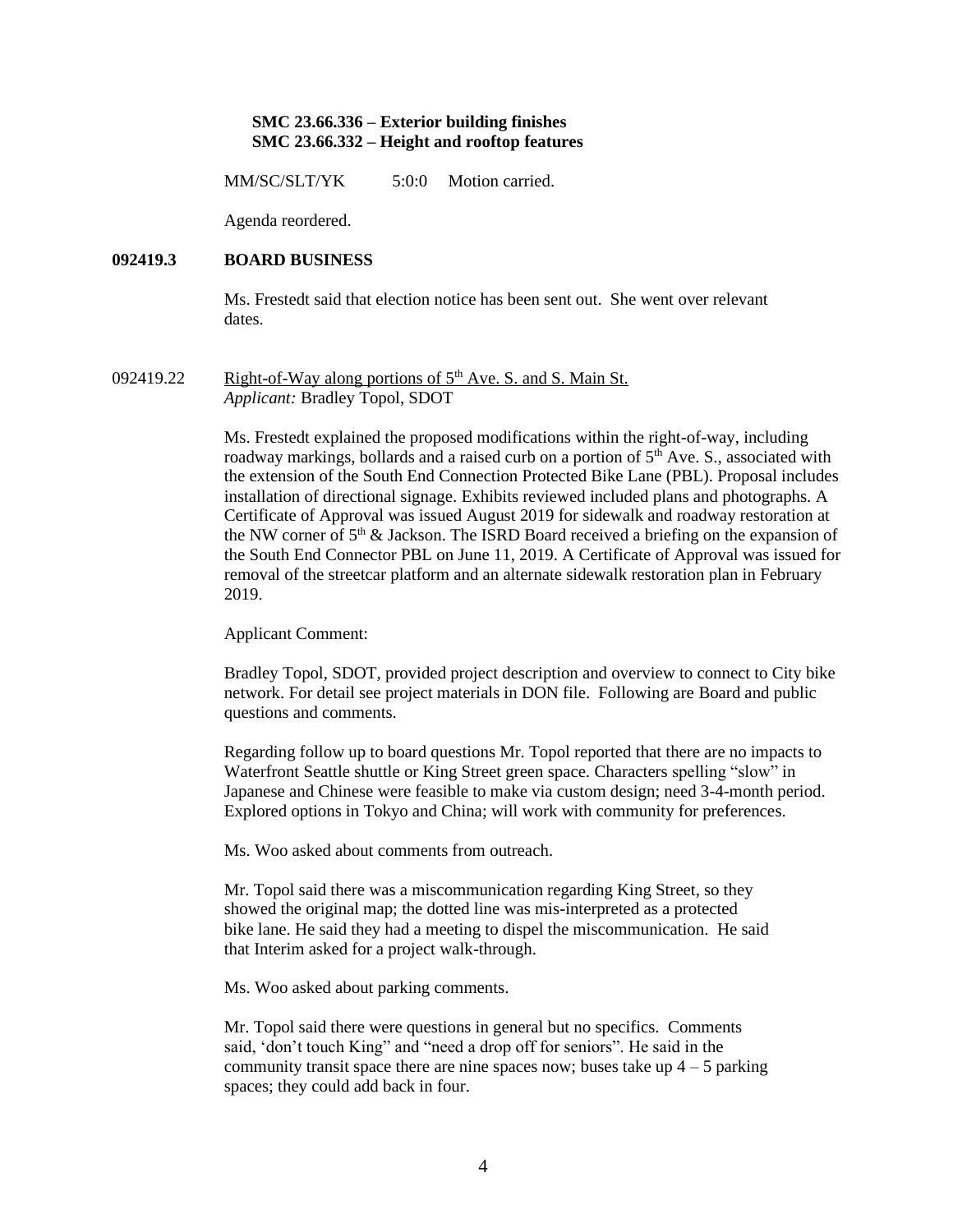Mr. Williams asked about impacts to parking on Main Street west bound.

Mr. Topol said there is no impact to the short-term parking.

Mr. Williams asked if they have done a collision analysis for  $5<sup>th</sup>$  and Jackson.

Mr. Topol said today there is a peak of  $70 - 100$  cars on Main; he said changes will add  $50 - 70$  vehicles to that.

Mr. Williams noted issues with topography – steep hills and blind corners – and pedestrian safety.

Mr. Topol said there are fewer pedestrians on these streets compared to 5<sup>th</sup> and Jackson.

Mr. Williams asked about sidewalks and crossing.

Mr. Topol said they can be considered.

Ms. Frestedt said in Japantown to reach out to SHAG buildings and residential buildings around  $6<sup>th</sup>$  Avenue as there are a lot of elders there.

Louisa Miller, SDOT said flyers have been provided.

Mr. Topol added that their liaisons can go door-knocking.

Mr. Williams asked if the barriers on 5<sup>th</sup> are Citywide standard.

Ms. Miller said they are concrete barriers. Planters are expensive to maintain.

Ms. Woo asked how visible they are.

Mr. Topol said they could add reflective pavement markers.

Mr. Legon-Talamoni said the red paint will help deter drivers.

Mr. Topol said the red will make it pop more and stand out; the new surface will be new asphalt.

Mr. Williams noted the high volume of pedestrian traffic at  $5<sup>th</sup>$  and Jackson; Main and  $6<sup>th</sup>$  and Maynard and  $6<sup>th</sup>$ .

Ms. Frestedt suggested outreach to community and business in response to concern about vehicular movement.

Mr. Legon-Talamoni appreciated painting the curb red to stand out better. He likes the translation of "Slow" and said it should be tabled pending more community outreach.

Ms. Kunugi said she worried about tripping or a bicyclist not seeing the curbs and painting the concrete red will make it stand out.